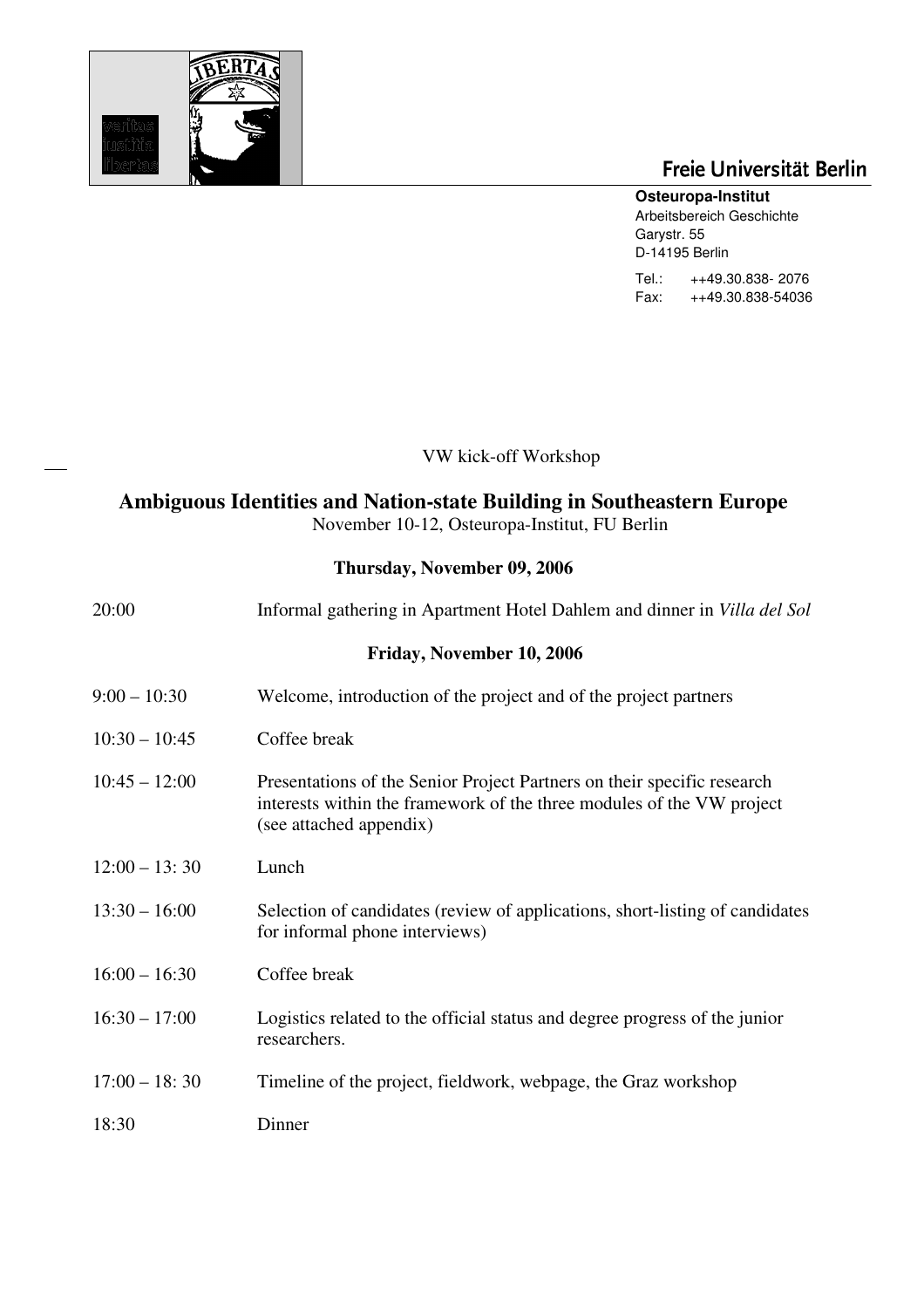### **Saturday, November 11, 2006**

| $10:00 - 11:30$ | Administration of the project (explaining the contracts)                                    |
|-----------------|---------------------------------------------------------------------------------------------|
| $11:30 - 11:45$ | Break                                                                                       |
| $11:45 - 13:00$ | Deliveries and progress notes                                                               |
| $13:00 - 14:30$ | Lunch                                                                                       |
| $14:30 - 16:00$ | Teamwork, division of labor and recycling of researched material between<br>the researchers |
| $16:00 - 16:15$ | <b>Break</b>                                                                                |
| $16:15 - 17:30$ | Continuation of the discussion on teamwork and cooperation between the<br>project partners  |
| 20:00           | Dinner in downtown Berlin                                                                   |

**Appendix 1. Comparative modules of the VW project**